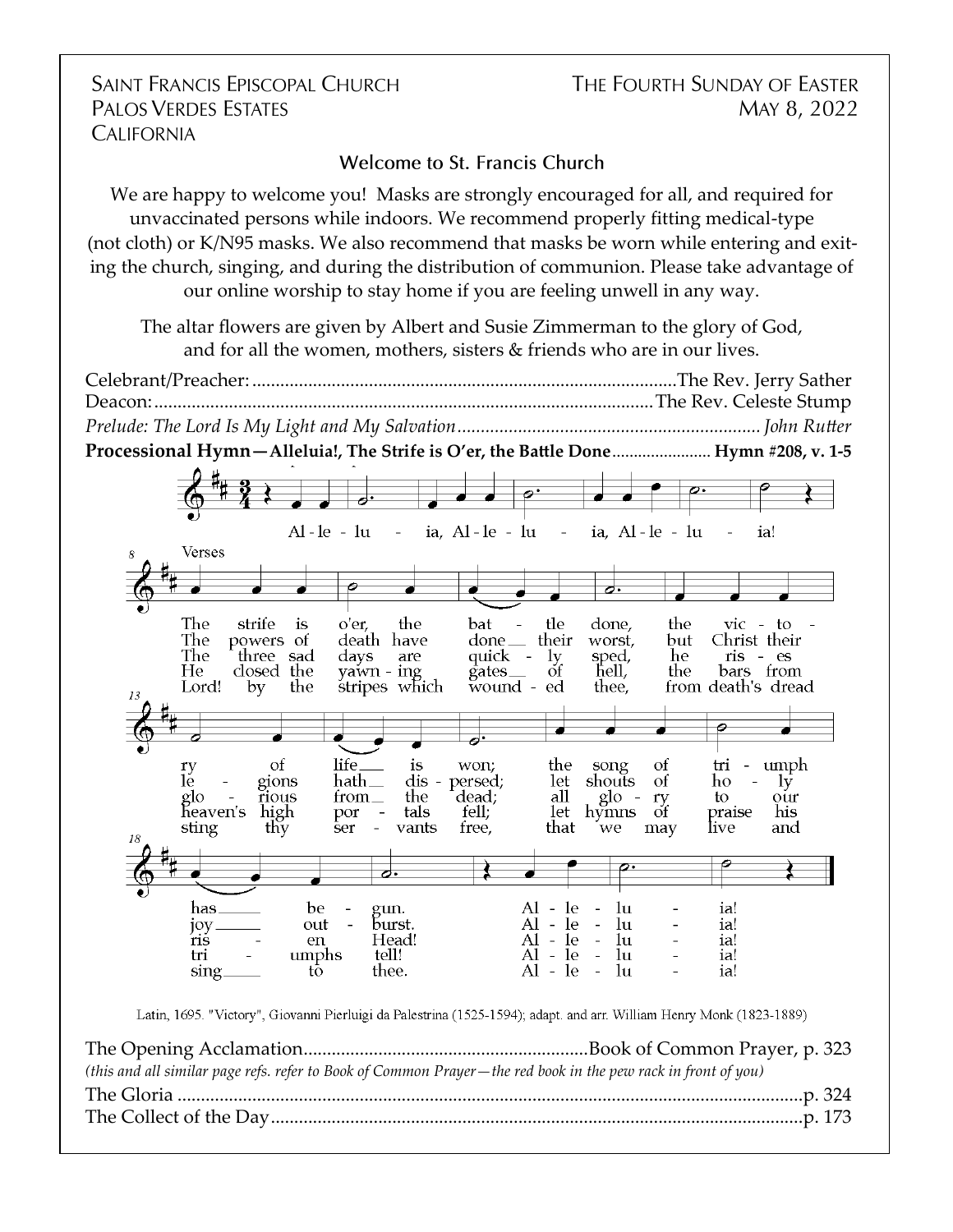| The First Lesson<br>Acts 9:36-43.                                                            |
|----------------------------------------------------------------------------------------------|
| Now in Joppa there was a disciple whose name was Tabitha, which in Greek is Dorcas.          |
| She was devoted to good works and acts of charity. At that time she became ill and died.     |
| When they had washed her, they laid her in a room upstairs. Since Lydda was near Joppa,      |
| the disciples, who heard that Peter was there, sent two men to him with the request,         |
| "Please come to us without delay." So Peter got up and went with them; and when he ar-       |
| rived, they took him to the room upstairs. All the widows stood beside him, weeping and      |
| showing tunics and other clothing that Dorcas had made while she was with them. Peter        |
| put all of them outside, and then he knelt down and prayed. He turned to the body and        |
| said, "Tabitha, get up." Then she opened her eyes, and seeing Peter, she sat up. He gave her |
| his hand and helped her up. Then calling the saints and widows, he showed her to be          |
| alive. This became known throughout Joppa, and many believed in the Lord. Meanwhile          |
| he stayed in Joppa for some time with a certain Simon, a tanner.                             |

The Response: Psalm 23.............................................................................................................. p. 612 The Second Lesson....................................................................................................Revelation 7:9-17

I looked, and there was a great multitude that no one could count, from every nation, from all tribes and peoples and languages, standing before the throne and before the Lamb, robed in white, with palm branches in their hands. They cried out in a loud voice, saying,

> "Salvation belongs to our God who is seated on the throne, and to the Lamb!"

And all the angels stood around the throne and around the elders and the four living creatures, and they fell on their faces before the throne and worshiped God, singing,

> "Amen! Blessing and glory and wisdom and thanksgiving and honor and power and might be to our God forever and ever!

Amen."

Then one of the elders addressed me, saying, "Who are these, robed in white, and where have they come from?" I said to him, "Sir, you are the one that knows." Then he said to me, "These are they who have come out of the great ordeal; they have washed their robes and made them white in the blood of the Lamb.

For this reason they are before the throne of God,

and worship him day and night within his temple,

and the one who is seated on the throne will shelter them.

They will hunger no more, and thirst no more;

the sun will not strike them,

nor any scorching heat;

for the Lamb at the center of the throne will be their shepherd,

and he will guide them to springs of the water of life,

and God will wipe away every tear from their eyes."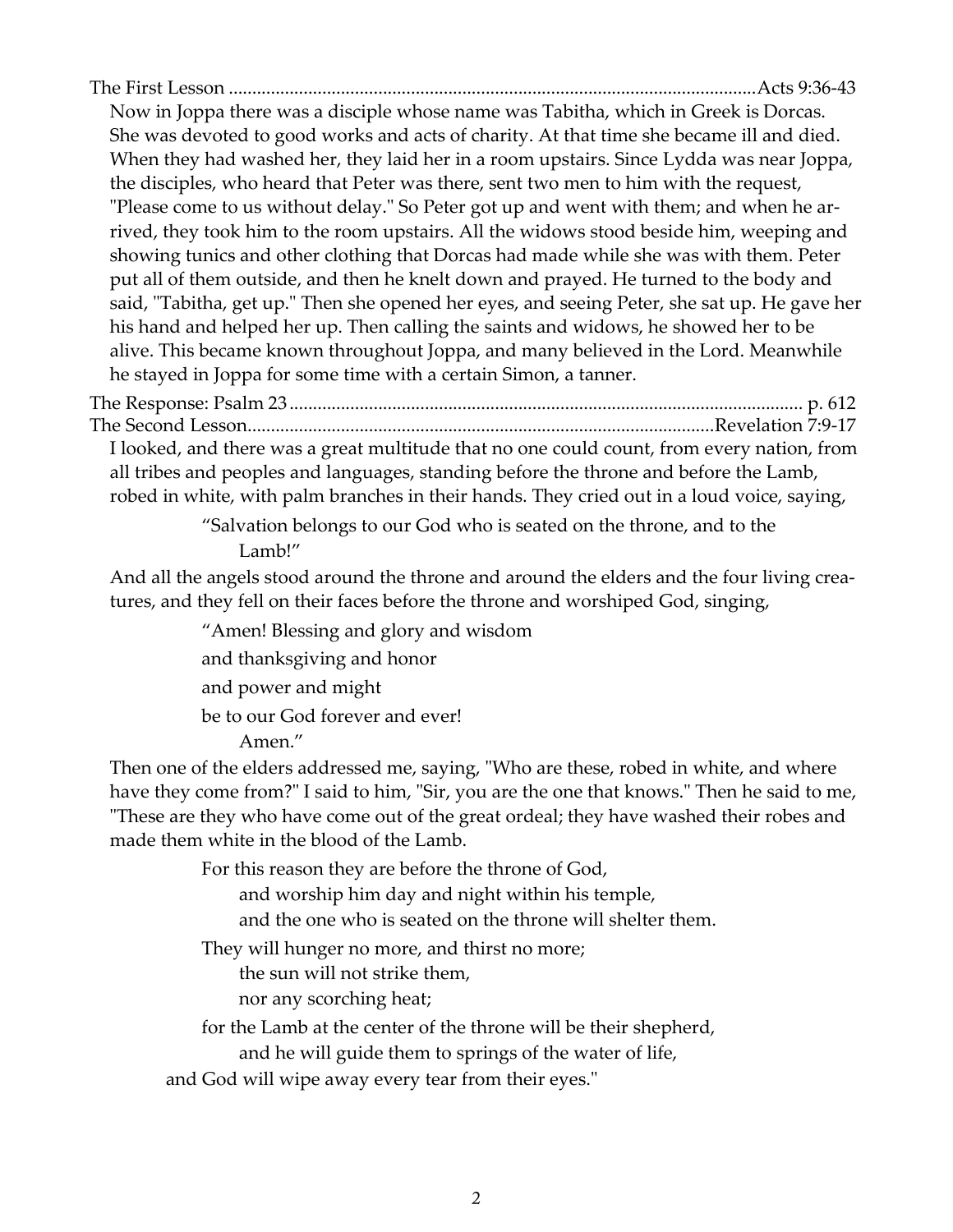|     | At that time the festival of the Dedication took place in Jerusalem. It was winter, and Jesus                                                                                                |                                        |                                      |                                 |                                                     |                            |                                                                   |                                      |                                                   |                         |                         |                                                             |        |
|-----|----------------------------------------------------------------------------------------------------------------------------------------------------------------------------------------------|----------------------------------------|--------------------------------------|---------------------------------|-----------------------------------------------------|----------------------------|-------------------------------------------------------------------|--------------------------------------|---------------------------------------------------|-------------------------|-------------------------|-------------------------------------------------------------|--------|
|     | was walking in the temple, in the portico of Solomon. So the Jews gathered around him                                                                                                        |                                        |                                      |                                 |                                                     |                            |                                                                   |                                      |                                                   |                         |                         |                                                             |        |
|     | and said to him, "How long will you keep us in suspense? If you are the Messiah, tell us                                                                                                     |                                        |                                      |                                 |                                                     |                            |                                                                   |                                      |                                                   |                         |                         |                                                             |        |
|     | plainly." Jesus answered, "I have told you, and you do not believe. The works that I do in                                                                                                   |                                        |                                      |                                 |                                                     |                            |                                                                   |                                      |                                                   |                         |                         |                                                             |        |
|     | my Father's name testify to me; but you do not believe, because you do not belong to my                                                                                                      |                                        |                                      |                                 |                                                     |                            |                                                                   |                                      |                                                   |                         |                         |                                                             |        |
|     | sheep. My sheep hear my voice. I know them, and they follow me. I give them eternal life,                                                                                                    |                                        |                                      |                                 |                                                     |                            |                                                                   |                                      |                                                   |                         |                         |                                                             |        |
|     | and they will never perish. No one will snatch them out of my hand. What my Father has                                                                                                       |                                        |                                      |                                 |                                                     |                            |                                                                   |                                      |                                                   |                         |                         |                                                             |        |
|     | given me is greater than all else, and no one can snatch it out of the Father's hand.                                                                                                        |                                        |                                      |                                 |                                                     |                            |                                                                   |                                      |                                                   |                         |                         |                                                             |        |
|     | The Father and I are one."                                                                                                                                                                   |                                        |                                      |                                 |                                                     |                            |                                                                   |                                      |                                                   |                         |                         |                                                             |        |
|     |                                                                                                                                                                                              |                                        |                                      |                                 |                                                     |                            |                                                                   |                                      |                                                   |                         |                         |                                                             |        |
|     |                                                                                                                                                                                              |                                        |                                      |                                 |                                                     |                            |                                                                   |                                      |                                                   |                         |                         |                                                             |        |
|     |                                                                                                                                                                                              |                                        |                                      |                                 |                                                     |                            |                                                                   |                                      |                                                   |                         |                         |                                                             |        |
|     | <b>Welcome and Announcements</b>                                                                                                                                                             |                                        |                                      |                                 |                                                     |                            |                                                                   |                                      |                                                   |                         |                         |                                                             |        |
|     |                                                                                                                                                                                              |                                        |                                      |                                 |                                                     |                            |                                                                   |                                      |                                                   |                         |                         |                                                             |        |
|     | Offertory Prayer: All things come of thee O Lord, and of thine own have we given thee                                                                                                        |                                        |                                      |                                 |                                                     |                            |                                                                   |                                      |                                                   |                         |                         |                                                             |        |
|     |                                                                                                                                                                                              |                                        |                                      |                                 |                                                     |                            |                                                                   |                                      |                                                   |                         |                         |                                                             |        |
|     |                                                                                                                                                                                              |                                        |                                      |                                 |                                                     |                            |                                                                   |                                      |                                                   |                         |                         |                                                             |        |
|     | The clergy will carry the Sacrament to anyone in the congregation who is unable to come forward                                                                                              |                                        |                                      |                                 |                                                     |                            |                                                                   |                                      |                                                   |                         |                         |                                                             |        |
|     | for Holy Communion. Please inform one of the ushers if you would like to be served at your seat.<br>Gluten-free Communion wafers are now carried alongside regular wafers at Holy Communion. |                                        |                                      |                                 |                                                     |                            |                                                                   |                                      |                                                   |                         |                         |                                                             |        |
|     |                                                                                                                                                                                              |                                        |                                      |                                 |                                                     |                            | If you require one of these, simply ask at the Altar rail.        |                                      |                                                   |                         |                         |                                                             |        |
|     |                                                                                                                                                                                              |                                        |                                      |                                 |                                                     |                            |                                                                   |                                      |                                                   |                         |                         |                                                             |        |
|     |                                                                                                                                                                                              |                                        |                                      |                                 |                                                     |                            |                                                                   |                                      |                                                   |                         |                         |                                                             |        |
|     |                                                                                                                                                                                              |                                        |                                      |                                 |                                                     |                            |                                                                   |                                      |                                                   |                         |                         |                                                             |        |
|     |                                                                                                                                                                                              |                                        |                                      |                                 |                                                     |                            | $\bullet$ $\bullet$ $\circ$ $\circ$ $\bullet$ $\bullet$ $\bullet$ |                                      |                                                   |                         |                         |                                                             |        |
|     |                                                                                                                                                                                              | $\overline{\phantom{a}}$               |                                      |                                 |                                                     |                            |                                                                   |                                      |                                                   |                         |                         |                                                             |        |
|     | $Ho - Iv$<br>Hark, the                                                                                                                                                                       | God, we<br>loud                        | $ce -$                               | les                             | praise thy name,                                    | tial hymn                  | Lord of                                                           | $all$ <sub>___</sub><br>choirs       | we<br>$a -$                                       | bow<br>bove are         |                         | be - fore thee;                                             |        |
|     | Lo,<br>Ho.<br>$ \mathbf{v}$                                                                                                                                                                  |                                        | $a$ - $p$ <sup>o</sup> - $a$ - ther, | sto -<br>ho -                   | - Iv                                                | lic train<br>Son,          | an - gel<br>join, thy<br>Ho - ly                                  | $sa -$                               | Spi - rit Three we name thee,                     | cred Name to            |                         | rais - ing;<br>hal - low;                                   |        |
| 9   |                                                                                                                                                                                              |                                        |                                      |                                 |                                                     |                            |                                                                   |                                      |                                                   |                         | the control of the con- |                                                             |        |
|     |                                                                                                                                                                                              |                                        |                                      |                                 |                                                     |                            |                                                                   |                                      |                                                   |                         |                         |                                                             |        |
|     | all<br>on                                                                                                                                                                                    | earth                                  | thy                                  | scep                            | ter claim,                                          |                            | all<br>in                                                         | heav'n                               | $a -$                                             | bove                    |                         | a - dore thee;                                              |        |
|     | $cher - u$<br>$\sim$ $-$<br>pro - phets                                                                                                                                                      | $\text{bim}_{\text{max}}$ and<br>swell | the                                  |                                 | $\text{ser}$ - $a$ - $\text{phi}$<br>loud re-frain, |                            | in<br>and the                                                     | un - ceas - ing<br>the white - robed |                                                   | cho - rus<br>mar - tyrs |                         | prais - ing.<br>fol - low;                                  |        |
| -17 | while in                                                                                                                                                                                     | es - sence                             |                                      |                                 | on - ly One,                                        |                            | $un - di - vid$                                                   | $\sim$                               | ed.                                               | God we                  |                         | claim thee:                                                 |        |
|     |                                                                                                                                                                                              |                                        |                                      |                                 |                                                     | $\overline{\mathcal{O}}$ . |                                                                   |                                      |                                                   |                         |                         |                                                             |        |
|     |                                                                                                                                                                                              |                                        |                                      |                                 |                                                     |                            |                                                                   |                                      |                                                   |                         |                         |                                                             |        |
|     |                                                                                                                                                                                              |                                        |                                      |                                 |                                                     |                            |                                                                   |                                      |                                                   |                         |                         |                                                             |        |
| in. | $fi$ - $nit$<br>$\sim$<br>fill<br>and,<br>from morn                                                                                                                                          | the heav'ns with                       | thy<br>till.                         | vast<br>sweet ac - cord:<br>set | do - main,<br>of sun,                               |                            | ev<br>ho<br>$\sim$ $-$<br>through the                             | $er -$<br>1y<br>$ho -$               | last - ing<br>$\overline{\text{W}}$<br>Church the |                         | $is$ <sub>___</sub>     | thy<br>$ho - ly$ , Lord.<br>song goes on.<br>mys - ter - y. | reign. |

*Postlude: Pasticcio............................................................................................................... Jean Langlais*

Never miss a thing!—scan the code to join our electronic mailing list.